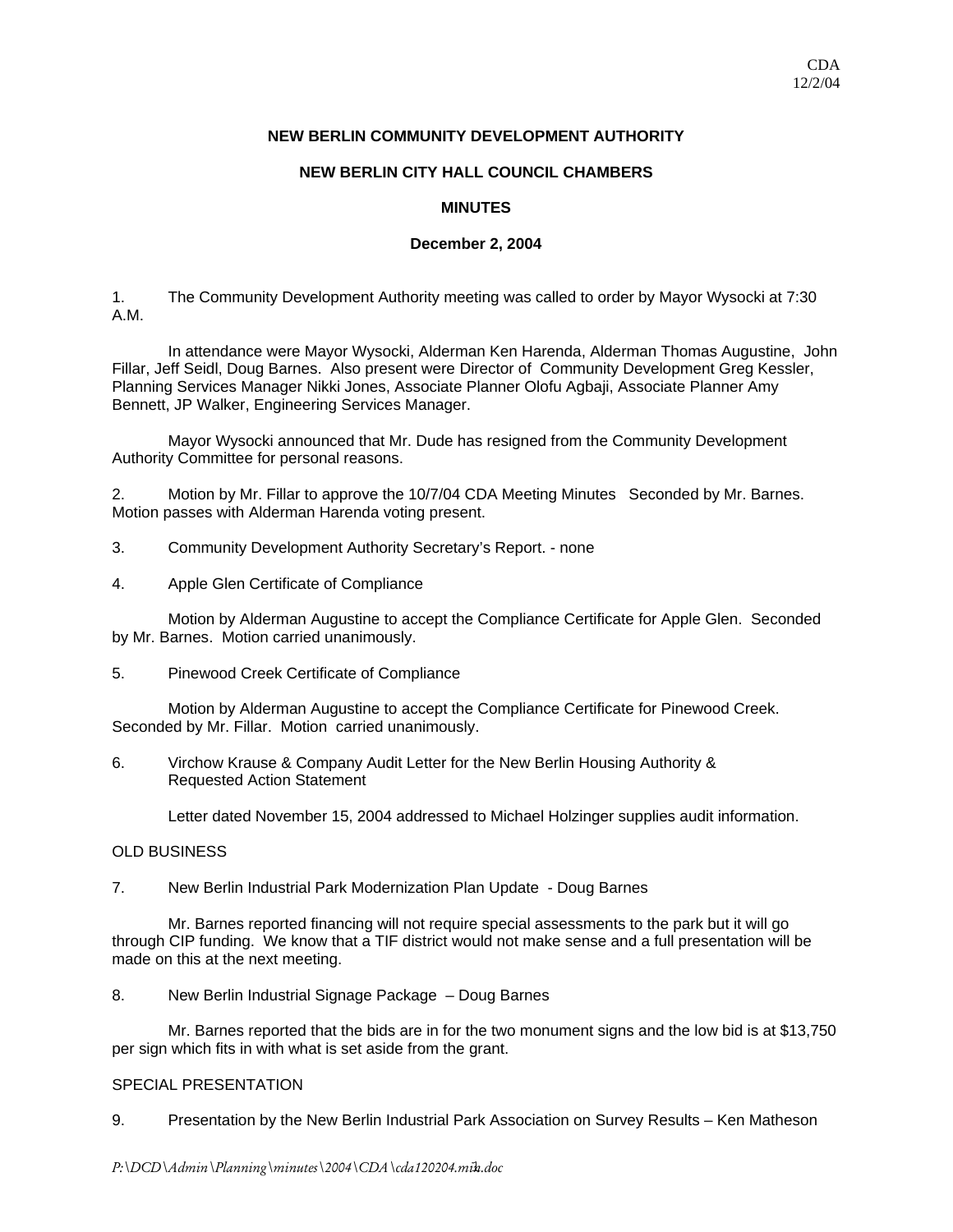Steve Podjaski, Mfr. Resources, LLC, located at 2222 S. Calhoun Road - My property is my investment. I protect my financial investments to the best of my ability. My recommendations and suggestions to the New Berlin Industrial Park Redevelopment Plan are based on common sense. They are cost effective and basically help achieve the goals that are described in the original plan. I still think more modifications need to be done to the plan. Minor things like improving some of the intersections with stop and go lights. Dropping landscape requirements behind business properties is a good idea, but you might want to consider this in the side lots as well because a lot of buildings have power lines coming in from the side.

 Mr. Podjarski has copies of a signed petition concerning the frontage road that runs parallel to Calhoun Road which he wishes to have distributed to Alderman and CDA members.

 Mary Stanek Wehrheim, Stanek Tool, located at 2500 S. Calhoun Road – After the September 29<sup>th</sup> meeting the New Berlin Industrial Park Assoc. got back together and went through the revised Redevelopment Plan and as a result we have questions which have been submitted to Nikki Jones. I would like to go through them now.

 Ms. Wehrheim read each of the questions listed in the letter dated November 21, 2004 addressed to the CDA Members from the New Berlin Industrial Assoc. referencing New Berlin Industrial Park Redevelopment Plan – Revised Draft Dated September 29, 2004.

Mr. Barnes responded to the questions as follows:

### Infrastructure Improvements

- Deer Creek Storm Water Improvements The walkway is one of the goals of the Alternative Transportation Plan and is included in the Master Plan.
- Street Lighting Communication has been made with manufacturers in Wisconsin and the United States.
- Street Landscaping This is part of the infrastructure and the City will plant and maintain trees.
- Gateway Entrances When individual roads are designed we will be anticipating truck turning radius's, vision triangles, etc.
- Costs We are working on a cost breakdown.

## Architectural Building Standards

- Building Criteria –Clarification will be made.
- Corner Lots Clarification will be made.
- Footing & Foundation It is a Citywide policy, not just for the industrial park, that the City no longer issues these approvals.
- Design Guidelines Dumpster and rooftop requirements are being looked at to make them more practical.
- Windows/Glass Glass integration will be clarified.
- Metal Panels New buildings will not use corrugated panels but we would not require you to replace metal corrugated panels on your existing building, the goal is architecturaly to tie in (usually with a color). Gauge of metal, color and profile will be reviewed along with application for Plan Commission approval. Mr. Kessler added that Plan Commission and Common Council recently integrated administrative permits which are relative to many industrial park permits.
- Exterior Lighting This will be reviewed for safety.

## Landscape Standards

- Clarification will be made as to when landscape standards go into effect.
- Any changes to the requirement for a Landscape Architect to review plans will require amending the Zoning Code.
- The sprinkler system issue will be addressed.
- Landscape Requirements Landscape plans are looked at on an individual basis by Plan Commission so there will be some flexibility.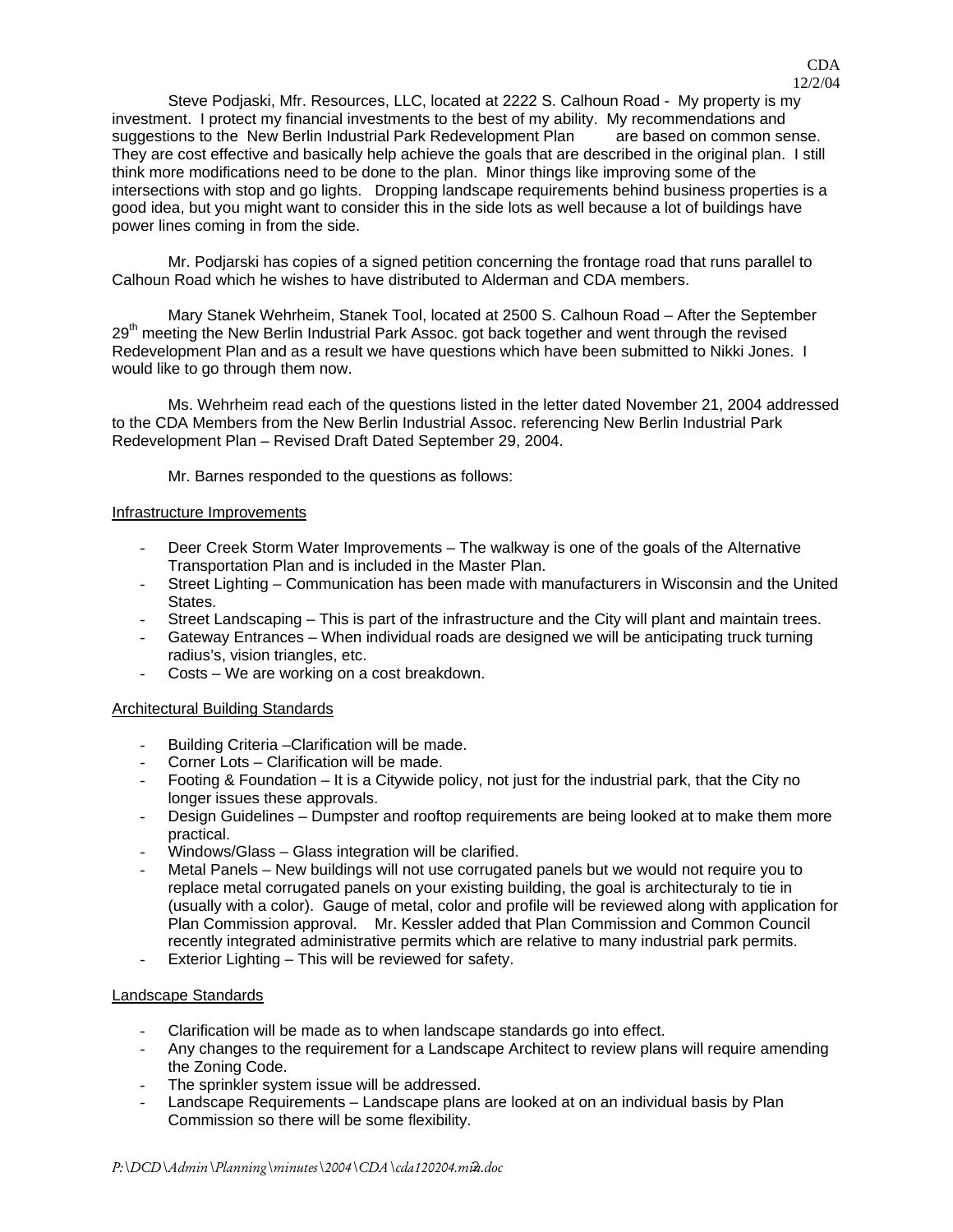Mayor Wysocki said answers to the questions will be supplied in writing to the New Berlin Industrial Park Association. When the amended plan is complete, another survey will be sent out by the City.

#### 10. We Energies DV2010 Distribution Presentation – Vivian Kuss and Ross Weatherbee

 Ross Weatherbee, WE Energies, presented an update on the DV2010 (Distribution Vision 2010) New Berlin Pilot Project. The concept of this project is to improve reliability in the Industrial Park by limiting the scope of outages to smaller areas and identify the problems faster. The project is 80-90% complete.

 Vivian Kuss, WE Energies, emphasized the sophistication of the project. She pointed out that it is not simplistic. It is a vision of how a utility will likely operate by 2010 regarding reliability. She welcomed people to help themselves to handouts being supplied.

Mayor Wysocki asked for questions:

Warren Illgen, Diameters, located at16700 W. Ryerson – How many service interruptions were there last year? What do you want it reduced to?

Mr. Weatherbee - There are a number of circuits there so the answer might be a little different for each one but typically a couple of outages a year. What this project will do is brake down the circuit so less customers will be affected with a shorter outage time because problems will be isolated so it may reduce a 1  $\frac{1}{2}$  hour outage to a  $\frac{1}{2}$  hour power outage depending on the circumstances.

Ms. Kuss – About three years ago there were a number of outages in the industrial park. In the past few years the reliability has been quite good but this project would make it even better. The length of outage depends on where you are and what the cause of outage is.

Mr. Illgen – Within the CDA Plan there were some pages on this which presented five switches throughout the park. One of the diagrams in the park showed isolating each building.

Mr. Weatherbee - The concept is to break the circuit up so each customer has their own piece, however, the trade off is the huge cost. A customer can pay for this but when an inquiry was made, no one in the park wanted to make that investment. Cost sharing is possible also.

Mr. Illgen – Is this the first installation of this type?

Mr. Weatherbee – This is the first installation in the United States.

Mr. Illgen – Is this program optional?

Mr. Weatherbee – The distribution system is being changed, therefore, participation is not optional. Isolating your distribution circuit would be optional.

Lee Fickau, 2780 S. 166<sup>th</sup> Street - Looking past 2010, would the whole country end up with this kind of system?

Mr. Weatherbee – It will be developed in areas where it can be developed economically

Mr. Fickau – What is in it for WE Energies? What happens to staffing?

Mr. Weatherbee – This is a capital investment for us. If there is a reduction in operating costs that goes with that, there is an offset.

Mr. Fickau - In time, is it possible that savings in cost to WE Energies would be passed on to the consumer?

Mr. Weatherbee – That is a question I am not in a position to answer.